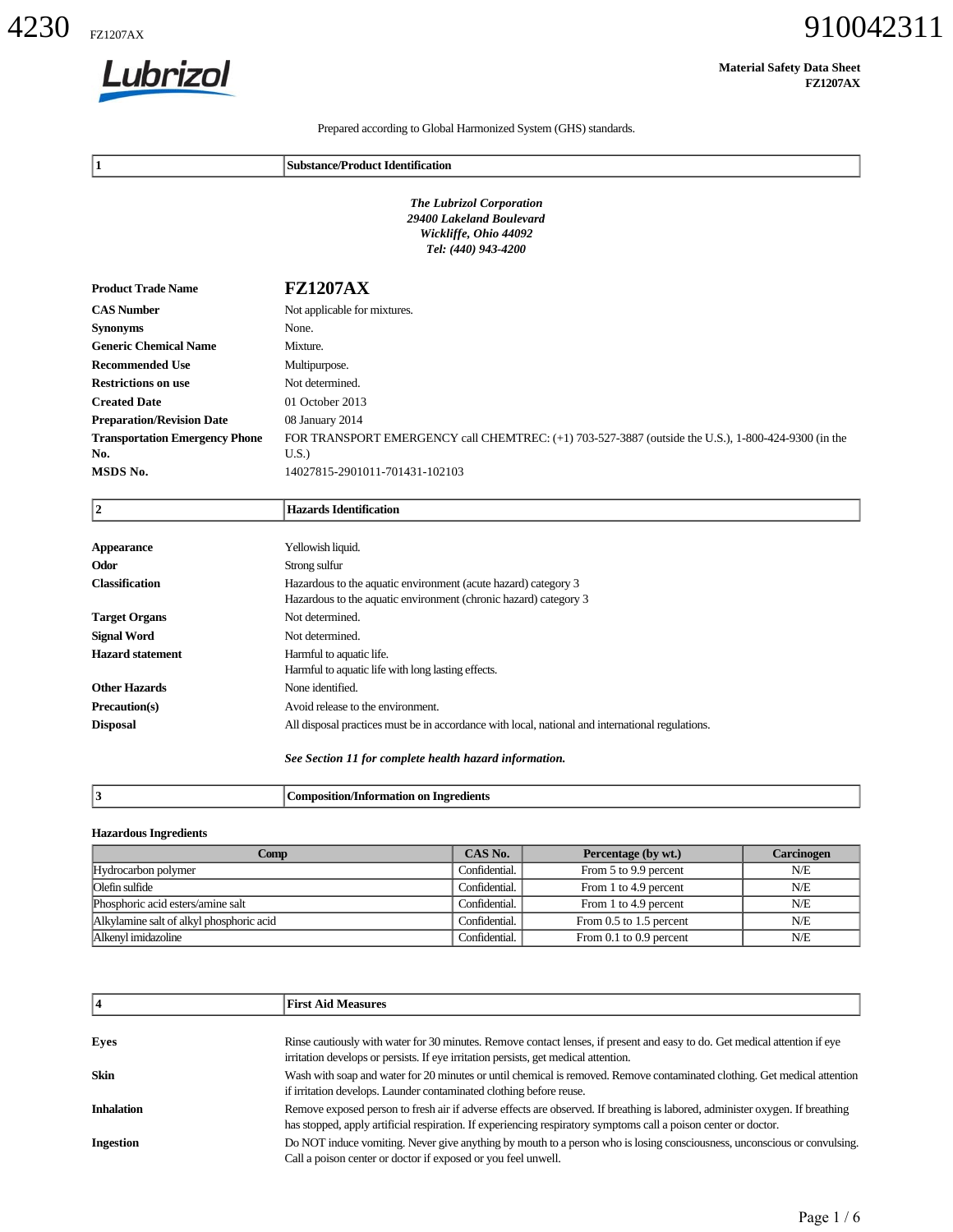FZ1207AX

| When providing first aid always protect yourself against exposure to chemicals or blood born diseases by wearing gloves,   |
|----------------------------------------------------------------------------------------------------------------------------|
| masks and eye protection. If providing CPR use mouthpieces, resuscitation bags, pocket masks or other ventilation devices. |
| After providing first aid wash your exposed skin with soap and water.                                                      |
| Note to physician: Treat symptomatically.                                                                                  |
|                                                                                                                            |

| 15                                    | <b>Fire Fighting Measures</b>                                                                                                                                                                                                                                                                                                                                                                                     |  |
|---------------------------------------|-------------------------------------------------------------------------------------------------------------------------------------------------------------------------------------------------------------------------------------------------------------------------------------------------------------------------------------------------------------------------------------------------------------------|--|
|                                       |                                                                                                                                                                                                                                                                                                                                                                                                                   |  |
| <b>Flash Point</b>                    | 132 °C, 269.6 °F PMCC (Typical)                                                                                                                                                                                                                                                                                                                                                                                   |  |
| <b>Extinguishing Media</b>            | CO2, dry chemical, foam, water spray, water fog. Water can be used to cool and protect exposed material.                                                                                                                                                                                                                                                                                                          |  |
| <b>Unsuitable Extinguishing Media</b> | Not determined.                                                                                                                                                                                                                                                                                                                                                                                                   |  |
| <b>Firefighting Procedures</b>        | Wear full protective firegear including self-containing breathing apparatus operated in the positive pressure mode with full<br>facepiece, coat, pants, gloves and boots. Do not direct a solid stream of water on spilled material. Use flooding amounts of<br>water as a fog. Use water to cool containers exposed to fire. Do not release chemically contaminated water into drains, soil<br>or surface water. |  |
| Unusual Fire & Explosion Hazards      | Burning may produce irritating, toxic and obnoxious fumes. Container may rupture in a fire situation. DO NOT USE a solid<br>stream of water. See section 10 for additional information.                                                                                                                                                                                                                           |  |

| <b>Personal precaution, protective</b><br>equipment and emergency<br>procedures | Only trained personnel should be permitted in area. Personal protective equipment must be worn. Ventilate area if spilled in a<br>confined space or other poorly ventilated area. Material on floor may be slippery. |
|---------------------------------------------------------------------------------|----------------------------------------------------------------------------------------------------------------------------------------------------------------------------------------------------------------------|
| <b>Environmental precaution and</b>                                             | Take precautions to avoid release to the environment. Do not flush into surface water, sanitary sewer or ground water                                                                                                |
| protective procedures.                                                          | system.                                                                                                                                                                                                              |
| Methods for clean-up and removal                                                | Pick up free liquid for recycle and/or disposal. Pump any free liquid into an appropriate closed container. Residual liquid can                                                                                      |
|                                                                                 | be absorbed on inert material. Wash spill area with soap and water.                                                                                                                                                  |

| 17                                                               | <b>Handling and Storage</b>                                                                                                                                                                                                                                                                                                                                                                                                                                                                                                                                                                                                                                                                                                                                                                                                                                                                                                                                                                                                                             |
|------------------------------------------------------------------|---------------------------------------------------------------------------------------------------------------------------------------------------------------------------------------------------------------------------------------------------------------------------------------------------------------------------------------------------------------------------------------------------------------------------------------------------------------------------------------------------------------------------------------------------------------------------------------------------------------------------------------------------------------------------------------------------------------------------------------------------------------------------------------------------------------------------------------------------------------------------------------------------------------------------------------------------------------------------------------------------------------------------------------------------------|
|                                                                  |                                                                                                                                                                                                                                                                                                                                                                                                                                                                                                                                                                                                                                                                                                                                                                                                                                                                                                                                                                                                                                                         |
| <b>Pumping Temperature</b>                                       | Ambient                                                                                                                                                                                                                                                                                                                                                                                                                                                                                                                                                                                                                                                                                                                                                                                                                                                                                                                                                                                                                                                 |
| <b>Maximum Handling Temperature</b>                              | 70 °C, 158 °F                                                                                                                                                                                                                                                                                                                                                                                                                                                                                                                                                                                                                                                                                                                                                                                                                                                                                                                                                                                                                                           |
| <b>Handling Procedures</b><br><b>Maximum Storage Temperature</b> | Use with adequate ventilation. Keep containers closed when not in use. Do not discharge into drains or the environment,<br>dispose to an authorized waste collection point. Use appropriate containment to avoid environmental contamination. Avoid<br>eye contact. Avoid repeated or prolonged skin contact. When handling, do not eat, drink, or smoke. Avoid drinking, tasting,<br>swallowing or ingesting this product. Avoid breathing dust, fume, gas, mist, vapors or spray. Use grounding and bonding<br>connection when transferring material to prevent static discharge, fire and explosion. Use spark-resistant tools. Wash<br>thoroughly after handling. Launder contaminated clothing before reuse. Do not reuse empty containers. Empty containers<br>retain material residue. Do not cut, weld, braze, solder, drill, grind or expose containers to heat, flame, spark or other sources<br>of ignition. Dispose of packaging or containers in accordance with local, regional, national and international regulations.<br>45 °C, 113 °F |
|                                                                  |                                                                                                                                                                                                                                                                                                                                                                                                                                                                                                                                                                                                                                                                                                                                                                                                                                                                                                                                                                                                                                                         |
| <b>Storage Procedures</b>                                        | Take precautions to avoid release to the environment. Store in a cool, dry, well-ventilated area. Odorous and toxic fumes<br>may form from the decomposition of this product if stored at temperatures in excess of 113 deg F (45 deg C) for extended<br>periods of time or if heat sources in excess of 250 deg $F(121 \deg C)$ are used. Store separately from incompatible materials.<br>Keep container tightly closed. Do not store in open, unlabeled or mislabeled containers. See section 10 for incompatible<br>materials.                                                                                                                                                                                                                                                                                                                                                                                                                                                                                                                      |
| <b>Maximum Loading Temperature</b>                               | Not determined.                                                                                                                                                                                                                                                                                                                                                                                                                                                                                                                                                                                                                                                                                                                                                                                                                                                                                                                                                                                                                                         |
|                                                                  |                                                                                                                                                                                                                                                                                                                                                                                                                                                                                                                                                                                                                                                                                                                                                                                                                                                                                                                                                                                                                                                         |
| 8                                                                | <b>Exposure Controls/Personal Protection</b>                                                                                                                                                                                                                                                                                                                                                                                                                                                                                                                                                                                                                                                                                                                                                                                                                                                                                                                                                                                                            |

**Exposure Limits**

## **EU**

**6 Accidental Release Measures**

Not applicable.

## **UK**

Not applicable.

## **Ireland**

Not applicable.

#### **India**

Not applicable.

## **Cyprus**

Not applicable.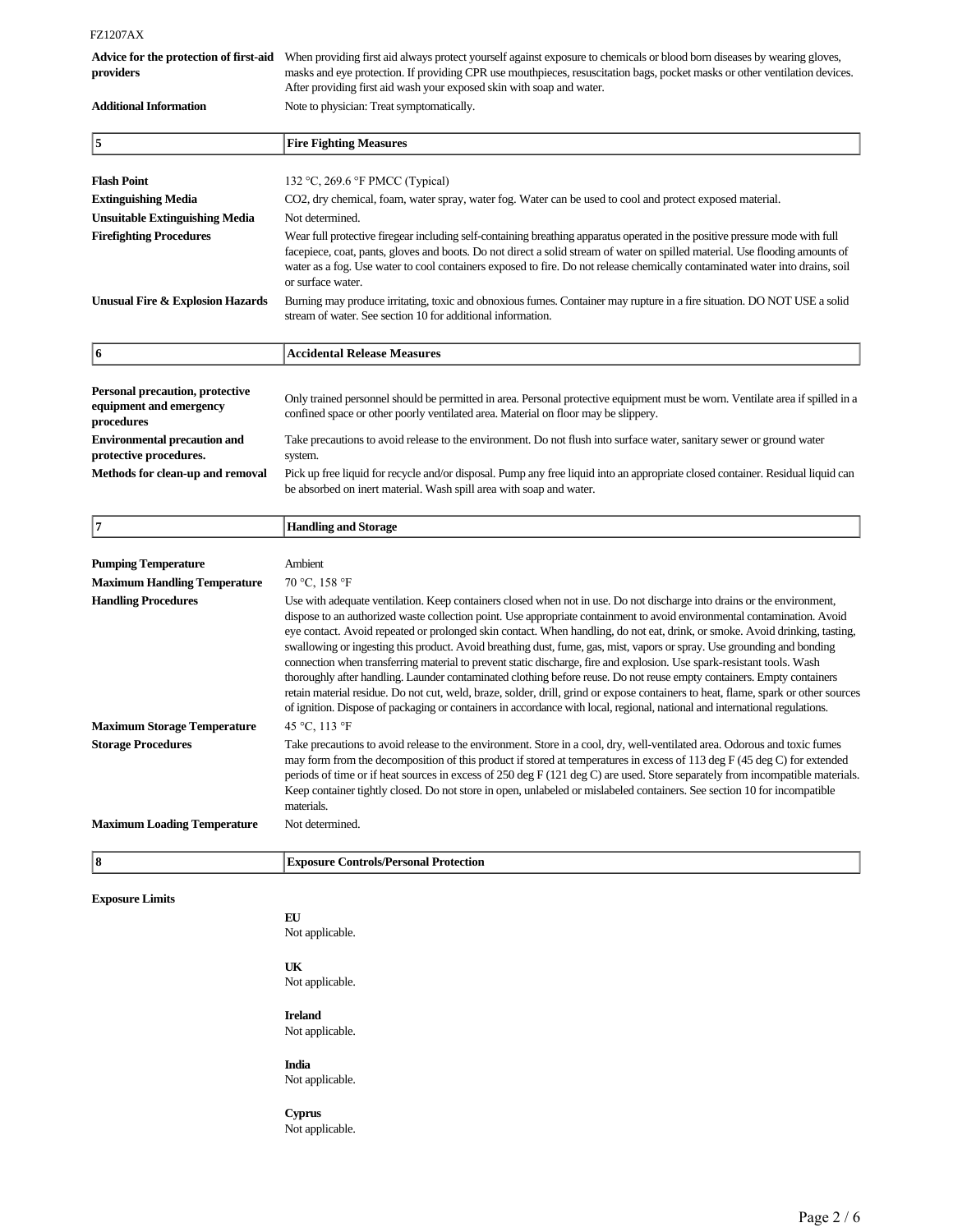FZ1207AX

**9 Physical and Chemical Properties**

| <b>Other Exposure Limits</b>         | Contains mineral oil. Under conditions which may generate mists, observe the OSHA PEL of 5 mg per cubic meter, ACGIH<br>TWA of 5 mg per cubic meter.                                                                                                                                                                                                                                |
|--------------------------------------|-------------------------------------------------------------------------------------------------------------------------------------------------------------------------------------------------------------------------------------------------------------------------------------------------------------------------------------------------------------------------------------|
| <b>Engineering Controls</b>          | If use generates a mist or vapor, local exhaust ventilation is recommended. Additional ventilation or exhaust may be required<br>to maintain air concentrations below recommended exposure limits.                                                                                                                                                                                  |
| <b>Personal Protective Equipment</b> |                                                                                                                                                                                                                                                                                                                                                                                     |
| <b>Respiratory Protection</b>        | Use respirator with a combination organic vapor and high efficiency filter cartridge if recommended exposure limit is<br>exceeded. Use self-contained breathing apparatus for entry into confined space, for other poorly ventilated areas and for<br>large spill clean-up sites.                                                                                                   |
| <b>Eye Protection</b>                | Safety glasses. If potential for splash or mist exists, wear chemical goggles or faceshield.                                                                                                                                                                                                                                                                                        |
| <b>Gloves Procedures</b>             | Butyl rubber. Nitrile. Consult clothing/glove manufacturer to determine appropriate type of glove for given situation. Gloves<br>should always be inspected before each use and discarded if they show tears, pinholes, or signs of wear. Use good industrial<br>hygiene practices to avoid skin contact. If contact with the material may occur wear chemically protective gloves. |
| <b>Clothing Recommendation</b>       | Long sleeve shirt is recommended. Do not wear rings, watches or similar apparel that could entrap the material and cause a<br>skin reaction. Launder contaminated clothing before reuse.                                                                                                                                                                                            |
| <b>Hygiene Measures</b>              | Wash thoroughly after handling this product. Do not eat, drink or smoke when using this product.                                                                                                                                                                                                                                                                                    |

| <b>Flash Point</b>               | 132 °C, 269.6 °F PMCC (Typical)              |
|----------------------------------|----------------------------------------------|
| <b>Upper Flammable Limit</b>     | Not determined.                              |
| <b>Lower Flammable Limit</b>     | Not determined.                              |
| <b>Autoignition Point</b>        | Not determined.                              |
| <b>Decomposition Temperature</b> | Not determined.                              |
| <b>Explosion Data</b>            | Material does not have explosive properties. |
| <b>Vapor Pressure</b>            | Not determined.                              |
| pH                               | Not determined.                              |
| <b>Specific Gravity</b>          | 0.88(15.6 °C)                                |
| <b>Bulk Density</b>              | Not determined.                              |
| <b>Water Solubility</b>          | Insoluble.                                   |
| <b>Percent Solid</b>             | Not determined.                              |
| <b>Percent Volatile</b>          | Not determined.                              |
| <b>Volatile Organic Compound</b> | Not determined.                              |
| <b>Vapor Density</b>             | Not determined.                              |
| <b>Evaporation Rate</b>          | Not determined.                              |
| <b>Water/Octanol Coefficient</b> | Not determined.                              |
| Odor                             | Strong sulfur                                |
| <b>Odor Threshold</b>            | Not determined.                              |
| Appearance                       | Yellowish liquid.                            |
| <b>Viscosity</b>                 | 210 Centistokes (25 °C)                      |
|                                  | 106 Centistokes (40 °C)                      |
|                                  | 17 Centistokes (100 °C)                      |
| <b>Boiling Point</b>             | Not determined.                              |
| <b>Boiling Point Range</b>       | Not determined.                              |
| <b>Pour Point Temperature</b>    | -48 °C, -54 °F                               |
| <b>Melting / Freezing Point</b>  | Not determined.                              |
|                                  |                                              |

*The above data are typical values and do not constitute a specification. Vapor pressure data are calculated unless otherwise noted.*

| 10                               | <b>Stability and Reactivity</b>                                                                                                                                                                                                                                     |
|----------------------------------|---------------------------------------------------------------------------------------------------------------------------------------------------------------------------------------------------------------------------------------------------------------------|
|                                  |                                                                                                                                                                                                                                                                     |
| <b>Stability</b>                 | Material is normally stable at room temperature and pressure. See the Handling and Storage Section for further details.                                                                                                                                             |
| <b>Decomposition Temperature</b> | Not determined.                                                                                                                                                                                                                                                     |
| <b>Incompatibility</b>           | Oxidizing agents.                                                                                                                                                                                                                                                   |
| <b>Polymerization</b>            | Will not occur.                                                                                                                                                                                                                                                     |
| <b>Thermal Decomposition</b>     | Smoke, carbon monoxide, carbon dioxide, aldehydes and other products of incomplete combustion. Hydrogen sulfide and<br>alkyl mercaptans and sulfides may also be released. Under combustion conditions, oxides of the following elements will be<br>formed: sulfur. |
| <b>Conditions to Avoid</b>       | Do not expose to excessive heat, ignition sources, or oxidizing materials.                                                                                                                                                                                          |
| 11                               | <b>Toxicological Information</b>                                                                                                                                                                                                                                    |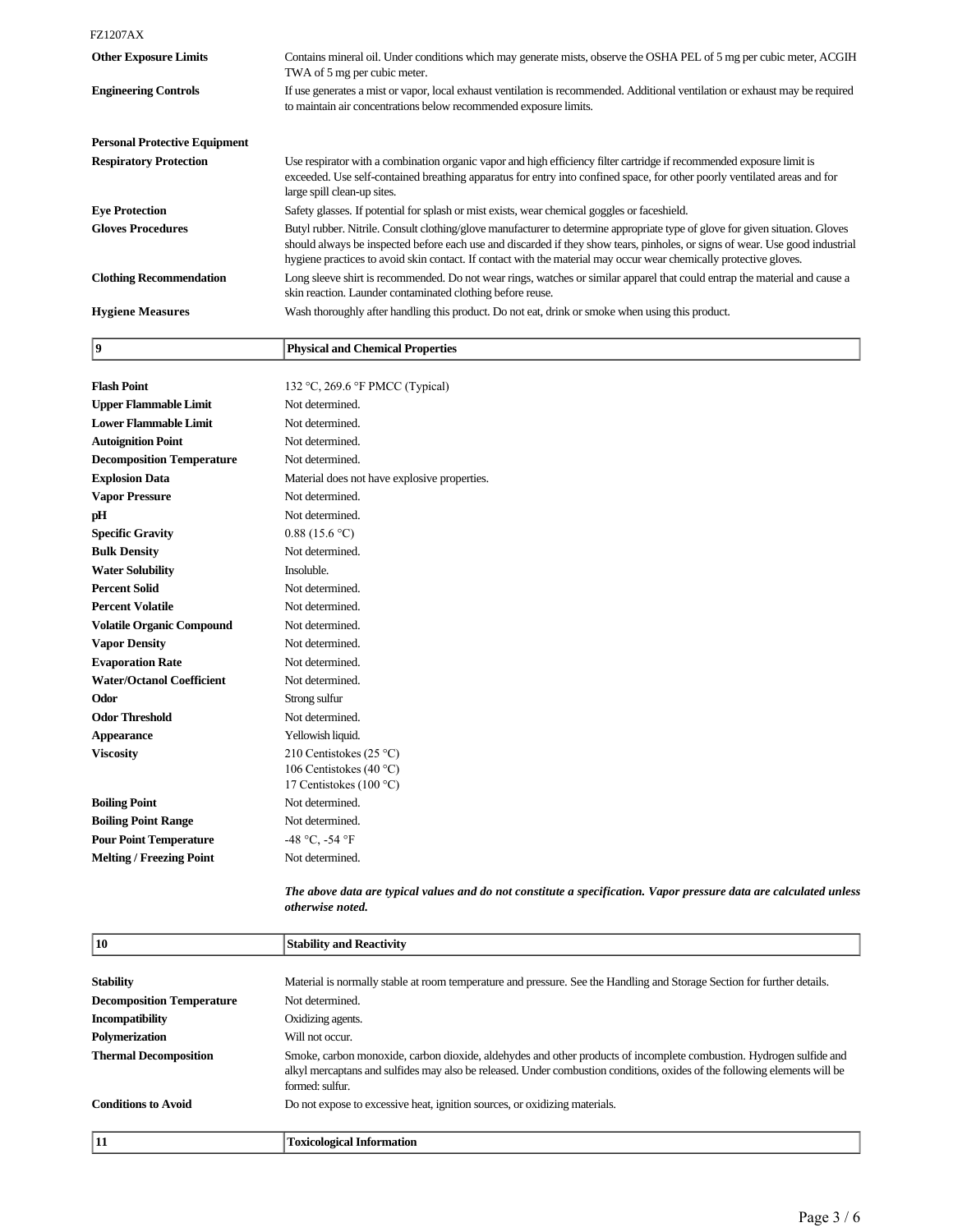FZ1207AX

|                                 | - ACUTE EXPOSURE --                                                                                                                                                                                                                                                                                                                                                      |
|---------------------------------|--------------------------------------------------------------------------------------------------------------------------------------------------------------------------------------------------------------------------------------------------------------------------------------------------------------------------------------------------------------------------|
| <b>Eye Irritation</b>           | Weak to moderate eye irritant. Does not meet Canadian D2B or EU R36 criteria. Based on data from similar materials.                                                                                                                                                                                                                                                      |
| <b>Skin Irritation</b>          | May cause slight skin irritation. Does not meet EU R38 criteria. Based on data from similar materials. Prolonged or repeated<br>skin contact as from clothing wet with material may cause dermatitis. Symptoms may include redness, edema, drying, and<br>cracking of the skin.                                                                                          |
| <b>Respiratory Irritation</b>   | If material is misted or if vapors are generated from heating, exposure may cause irritation of mucous membranes and the<br>upper respiratory tract. Based on data from components or similar materials.                                                                                                                                                                 |
| <b>Dermal Toxicity</b>          | The LD50 in rabbits is $>$ 2000 mg/Kg. Based on data from components or similar materials.                                                                                                                                                                                                                                                                               |
| <b>Inhalation Toxicity</b>      | No data available to indicate product or components may be a toxic inhalation hazard.                                                                                                                                                                                                                                                                                    |
| <b>Oral Toxicity</b>            | The LD50 in rats is > 10,000 mg/Kg. Based on data from components or similar materials. Swallowing material may cause<br>irritation of the gastrointestinal lining, nausea, vomiting, diarrhea, and abdominal pain. Material can be aspirated into the lungs<br>during the act of swallowing or vomiting. This could result in pulmonary edema and chemical pneumonitis. |
| <b>Dermal Sensitization</b>     | No data available to indicate product or components may be a skin sensitizer.                                                                                                                                                                                                                                                                                            |
| <b>Inhalation Sensitization</b> | No data available to indicate product or components may be respiratory sensitizers.                                                                                                                                                                                                                                                                                      |
| <b>Aspiration Hazard</b>        | Not determined.                                                                                                                                                                                                                                                                                                                                                          |
|                                 | -- CHRONIC EXPOSURE --                                                                                                                                                                                                                                                                                                                                                   |
| <b>Chronic Toxicity</b>         | No data available to indicate product or components present at greater than 1% are chronic health hazards.                                                                                                                                                                                                                                                               |
| Carcinogenicity                 | This product contains mineral oils which are considered to be severely refined and not considered to be carcinogenic under<br>IARC. All of the oils in this product have been demonstrated to contain less than 3% extractables by the IP 346 test.                                                                                                                      |
| <b>Mutagenicity</b>             | No data available to indicate product or any components present at greater than 0.1% are mutagenic or genotoxic.                                                                                                                                                                                                                                                         |
| <b>Reproductive Toxicity</b>    | No data available to indicate either product or components present at greater than 0.1% that may cause reproductive<br>toxicity.                                                                                                                                                                                                                                         |
| <b>Teratogenicity</b>           | No data available to indicate product or any components contained at greater than 0.1% may cause birth defects.                                                                                                                                                                                                                                                          |
|                                 | -- ADDITIONAL INFORMATION --                                                                                                                                                                                                                                                                                                                                             |
| Other                           | No other health hazards known.                                                                                                                                                                                                                                                                                                                                           |
| 12                              | <b>Ecological Information</b>                                                                                                                                                                                                                                                                                                                                            |

## **- ENVIRONMENTAL TOXICITY**

|                                                | ENVIRONMENTAL TOAICH I -                                                                                                                                                                                                                                                                                                                    |  |
|------------------------------------------------|---------------------------------------------------------------------------------------------------------------------------------------------------------------------------------------------------------------------------------------------------------------------------------------------------------------------------------------------|--|
| <b>Freshwater Fish Toxicity</b>                | Not determined.                                                                                                                                                                                                                                                                                                                             |  |
| <b>Freshwater Invertebrates Toxicity</b>       | Chronic effects expected at 10 - 100 mg/L based on component data.                                                                                                                                                                                                                                                                          |  |
| <b>Algal Inhibition</b>                        | The acute EC50 is 10 - 100 mg/L based on component data.                                                                                                                                                                                                                                                                                    |  |
| <b>Saltwater Fish Toxicity</b>                 | Not determined.                                                                                                                                                                                                                                                                                                                             |  |
| <b>Saltwater Invertebrates Toxicity</b>        | Not determined.                                                                                                                                                                                                                                                                                                                             |  |
| <b>Bacteria Toxicity</b>                       | Not determined.                                                                                                                                                                                                                                                                                                                             |  |
| <b>Miscellaneous Toxicity</b>                  | Not determined.                                                                                                                                                                                                                                                                                                                             |  |
|                                                | -- ENVIRONMENTAL FATE --                                                                                                                                                                                                                                                                                                                    |  |
| <b>Biodegradation</b>                          | Adequate data is not available to estimate the biodegradation potential of this material.                                                                                                                                                                                                                                                   |  |
| <b>Bioaccumulation</b>                         | 10 - 25% of the components potentially bioconcentrate, based on octanol/water coefficients.                                                                                                                                                                                                                                                 |  |
| <b>Soil Mobility</b>                           | Not determined.                                                                                                                                                                                                                                                                                                                             |  |
| <b>Notes</b>                                   | None known.                                                                                                                                                                                                                                                                                                                                 |  |
| 13                                             | <b>Disposal Considerations</b>                                                                                                                                                                                                                                                                                                              |  |
|                                                |                                                                                                                                                                                                                                                                                                                                             |  |
| <b>Disposal Considerations</b>                 | All disposal practices must be in accordance with local, regional, national and international regulations. Do not dispose in<br>landfill.                                                                                                                                                                                                   |  |
| <b>Contaminated Containers or</b><br>Packaging | Empty container retains product residue and can be hazardous. Do not pressurize, cut, weld, braze, solder, drill, grind or<br>expose containers to heat, flame, sparks, static electricity, or other sources of ignition. Dispose of packaging or containers in<br>accordance with local, regional, national and international regulations. |  |
|                                                |                                                                                                                                                                                                                                                                                                                                             |  |
| 14                                             | <b>Transport Information</b>                                                                                                                                                                                                                                                                                                                |  |
|                                                |                                                                                                                                                                                                                                                                                                                                             |  |
| <b>ICAO/IATA I</b>                             | Not regulated.                                                                                                                                                                                                                                                                                                                              |  |
| <b>ICAO/IATA II</b><br><b>IMDG</b>             | Not regulated.<br>Not regulated.                                                                                                                                                                                                                                                                                                            |  |

**IMDG EMS Fire** Not applicable. **IMDG EMS Spill** Not applicable. **IMDG MFAG** Not applicable.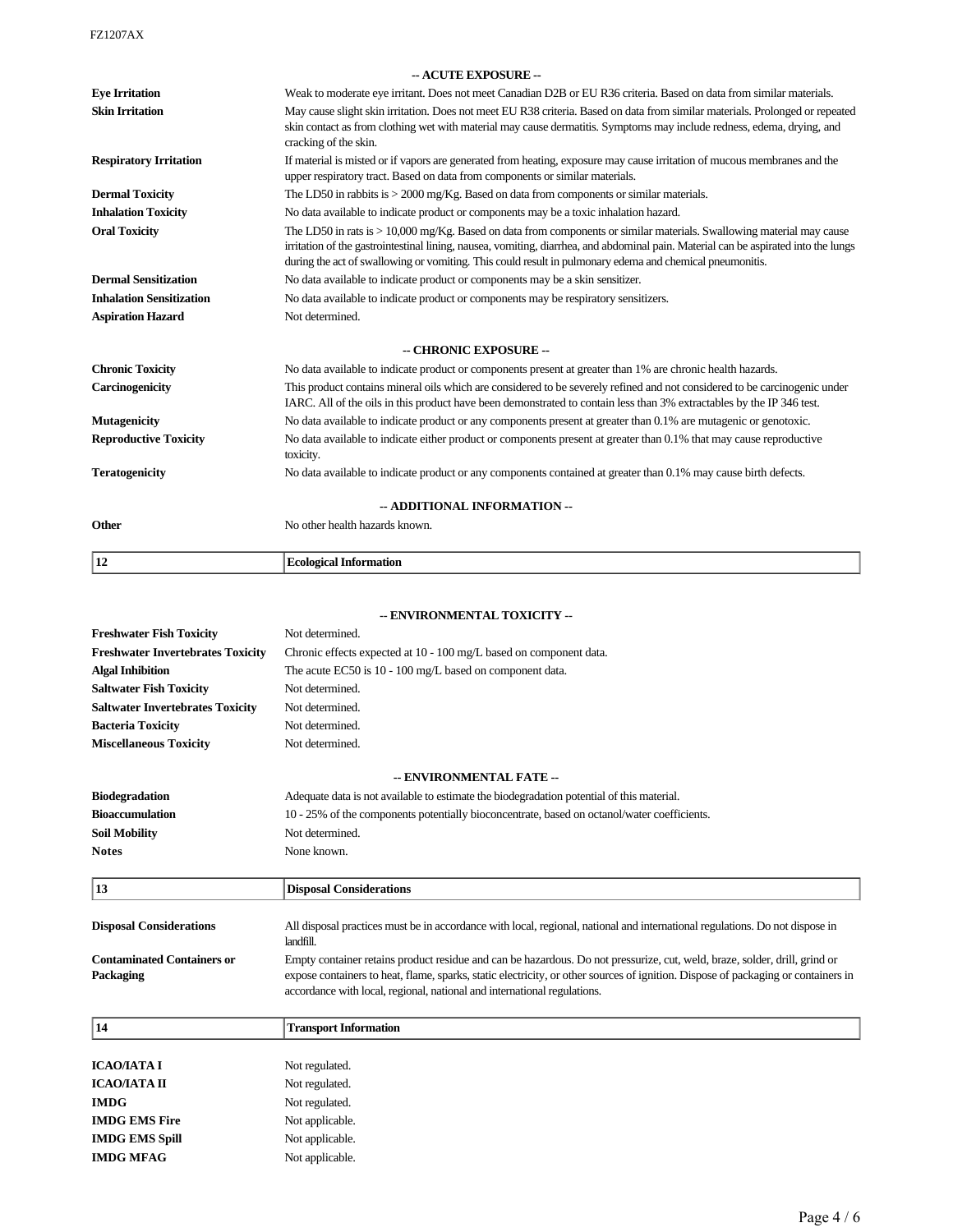# **MARPOL Annex II** Not determined. **USCG Compatibility** Not determined. **DOT NAERG** Not applicable.

*Review classification requirements before shipping materials at elevated temperatures.*

| 15                                                    | <b>Regulatory Information</b>                                                                                                                                                                                                                                                                                                                                                                                       |     |                                                                                                                      |  |  |  |  |
|-------------------------------------------------------|---------------------------------------------------------------------------------------------------------------------------------------------------------------------------------------------------------------------------------------------------------------------------------------------------------------------------------------------------------------------------------------------------------------------|-----|----------------------------------------------------------------------------------------------------------------------|--|--|--|--|
|                                                       |                                                                                                                                                                                                                                                                                                                                                                                                                     |     |                                                                                                                      |  |  |  |  |
|                                                       |                                                                                                                                                                                                                                                                                                                                                                                                                     |     | -- Global Chemical Inventories --                                                                                    |  |  |  |  |
| <b>USA</b>                                            | All components of this material are on the US TSCA Inventory or are exempt.                                                                                                                                                                                                                                                                                                                                         |     |                                                                                                                      |  |  |  |  |
|                                                       |                                                                                                                                                                                                                                                                                                                                                                                                                     |     |                                                                                                                      |  |  |  |  |
| Other TSCA Reg.                                       | None known.                                                                                                                                                                                                                                                                                                                                                                                                         |     |                                                                                                                      |  |  |  |  |
| EU                                                    | To obtain information on the REACH compliance status of this product, please visit Lubrizol.com/REACH, or e-mail us at<br>REACH_MSDS_INQUIRIES@Lubrizol.com                                                                                                                                                                                                                                                         |     |                                                                                                                      |  |  |  |  |
| <b>Japan</b>                                          | All components are in compliance with the Chemical Substances Control Law of Japan.                                                                                                                                                                                                                                                                                                                                 |     |                                                                                                                      |  |  |  |  |
| Australia                                             | All components are in compliance with chemical notification requirements in Australia.                                                                                                                                                                                                                                                                                                                              |     |                                                                                                                      |  |  |  |  |
| <b>New Zealand</b>                                    | This product requires notification before sale in New Zealand.                                                                                                                                                                                                                                                                                                                                                      |     |                                                                                                                      |  |  |  |  |
| Canada                                                | All components are in compliance with the Canadian Environmental Protection Act and are present on the Domestic<br>Substances List.                                                                                                                                                                                                                                                                                 |     |                                                                                                                      |  |  |  |  |
| <b>Switzerland</b>                                    | This product requires notification before sale in Switzerland.                                                                                                                                                                                                                                                                                                                                                      |     |                                                                                                                      |  |  |  |  |
| Korea                                                 | All components are in compliance in Korea.                                                                                                                                                                                                                                                                                                                                                                          |     |                                                                                                                      |  |  |  |  |
| <b>Philippines</b>                                    | All components are in compliance with the Philippines Toxic Substances and Hazardous and Nuclear Wastes Control Act of<br>1990 (R.A. 6969).                                                                                                                                                                                                                                                                         |     |                                                                                                                      |  |  |  |  |
| <b>China</b>                                          | This product requires notification in China.                                                                                                                                                                                                                                                                                                                                                                        |     |                                                                                                                      |  |  |  |  |
| Taiwan                                                | This product requires notification before sale in Taiwan.                                                                                                                                                                                                                                                                                                                                                           |     |                                                                                                                      |  |  |  |  |
| <b>Miscellaneous Regulatory</b><br><b>Information</b> | Not determined.                                                                                                                                                                                                                                                                                                                                                                                                     |     |                                                                                                                      |  |  |  |  |
|                                                       |                                                                                                                                                                                                                                                                                                                                                                                                                     |     | -- Other U.S. Federal Regulations --                                                                                 |  |  |  |  |
| <b>SARA Ext. Haz. Subst.</b>                          |                                                                                                                                                                                                                                                                                                                                                                                                                     |     | This product does not contain greater than 1.0% of any chemical substance on the SARA Extremely Hazardous Substances |  |  |  |  |
|                                                       | list.                                                                                                                                                                                                                                                                                                                                                                                                               |     |                                                                                                                      |  |  |  |  |
| <b>SARA Section 313</b>                               | This product does not contain greater than 1.0% (greater than 0.1% for carcinogenic substance) of any chemical substances<br>listed under SARA Section 313.                                                                                                                                                                                                                                                         |     |                                                                                                                      |  |  |  |  |
| <b>SARA 311 Classifications</b>                       | Acute Hazard                                                                                                                                                                                                                                                                                                                                                                                                        | Yes |                                                                                                                      |  |  |  |  |
|                                                       | Chronic Hazard                                                                                                                                                                                                                                                                                                                                                                                                      | No  |                                                                                                                      |  |  |  |  |
|                                                       | Fire Hazard                                                                                                                                                                                                                                                                                                                                                                                                         | No  |                                                                                                                      |  |  |  |  |
|                                                       | Reactivity Hazard                                                                                                                                                                                                                                                                                                                                                                                                   | No  |                                                                                                                      |  |  |  |  |
| <b>CERCLA Hazardous Substances</b>                    | None known.                                                                                                                                                                                                                                                                                                                                                                                                         |     |                                                                                                                      |  |  |  |  |
|                                                       |                                                                                                                                                                                                                                                                                                                                                                                                                     |     | -- State Regulations --                                                                                              |  |  |  |  |
| Cal. Prop. 65                                         | This product contains the following chemical(s) known to the state of California to cause cancer and/or birth defects based on<br>maximum impurity levels of components: < 0.1 ppm Naphthalene, CAS no. 91-20-3 < 1 ppm Ethyl acrylate, CAS no. 140-<br>88-5 1 ppm Methyl isobutyl ketone, CAS no. 108-10-1 4 ppm Cumene, CAS no. 98-82-8 4 ppm Ethyl benzene, CAS no.<br>100-41-4 0.007% Methanol, CAS no. 67-56-1 |     |                                                                                                                      |  |  |  |  |
|                                                       |                                                                                                                                                                                                                                                                                                                                                                                                                     |     | -- Product Registrations --                                                                                          |  |  |  |  |
| <b>U.S. Fuel Registration</b>                         | Not applicable.                                                                                                                                                                                                                                                                                                                                                                                                     |     |                                                                                                                      |  |  |  |  |
| <b>Finnish Registration Number</b>                    | Not Registered                                                                                                                                                                                                                                                                                                                                                                                                      |     |                                                                                                                      |  |  |  |  |
| <b>Swedish Registration Number</b>                    | Not Registered                                                                                                                                                                                                                                                                                                                                                                                                      |     |                                                                                                                      |  |  |  |  |
| <b>Norwegian Registration Number</b>                  | Not Registered                                                                                                                                                                                                                                                                                                                                                                                                      |     |                                                                                                                      |  |  |  |  |
| <b>Danish Registration Number</b>                     | Not Registered                                                                                                                                                                                                                                                                                                                                                                                                      |     |                                                                                                                      |  |  |  |  |
| <b>Swiss Registration Number</b>                      | Not Registered                                                                                                                                                                                                                                                                                                                                                                                                      |     |                                                                                                                      |  |  |  |  |
| <b>Italian Registration Number</b>                    | Not Registered                                                                                                                                                                                                                                                                                                                                                                                                      |     |                                                                                                                      |  |  |  |  |
|                                                       |                                                                                                                                                                                                                                                                                                                                                                                                                     |     |                                                                                                                      |  |  |  |  |
|                                                       |                                                                                                                                                                                                                                                                                                                                                                                                                     |     | -- Other / International --                                                                                          |  |  |  |  |
| <b>Miscellaneous Regulatory</b><br><b>Information</b> | Not determined.                                                                                                                                                                                                                                                                                                                                                                                                     |     |                                                                                                                      |  |  |  |  |
| 16                                                    | <b>Other Information</b>                                                                                                                                                                                                                                                                                                                                                                                            |     |                                                                                                                      |  |  |  |  |
|                                                       |                                                                                                                                                                                                                                                                                                                                                                                                                     |     |                                                                                                                      |  |  |  |  |
| <b>Issuing Department</b>                             | Product Safety and Compliance Department (440-943-1200)                                                                                                                                                                                                                                                                                                                                                             |     |                                                                                                                      |  |  |  |  |
| <b>Created Date</b>                                   | 01 October 2013                                                                                                                                                                                                                                                                                                                                                                                                     |     |                                                                                                                      |  |  |  |  |